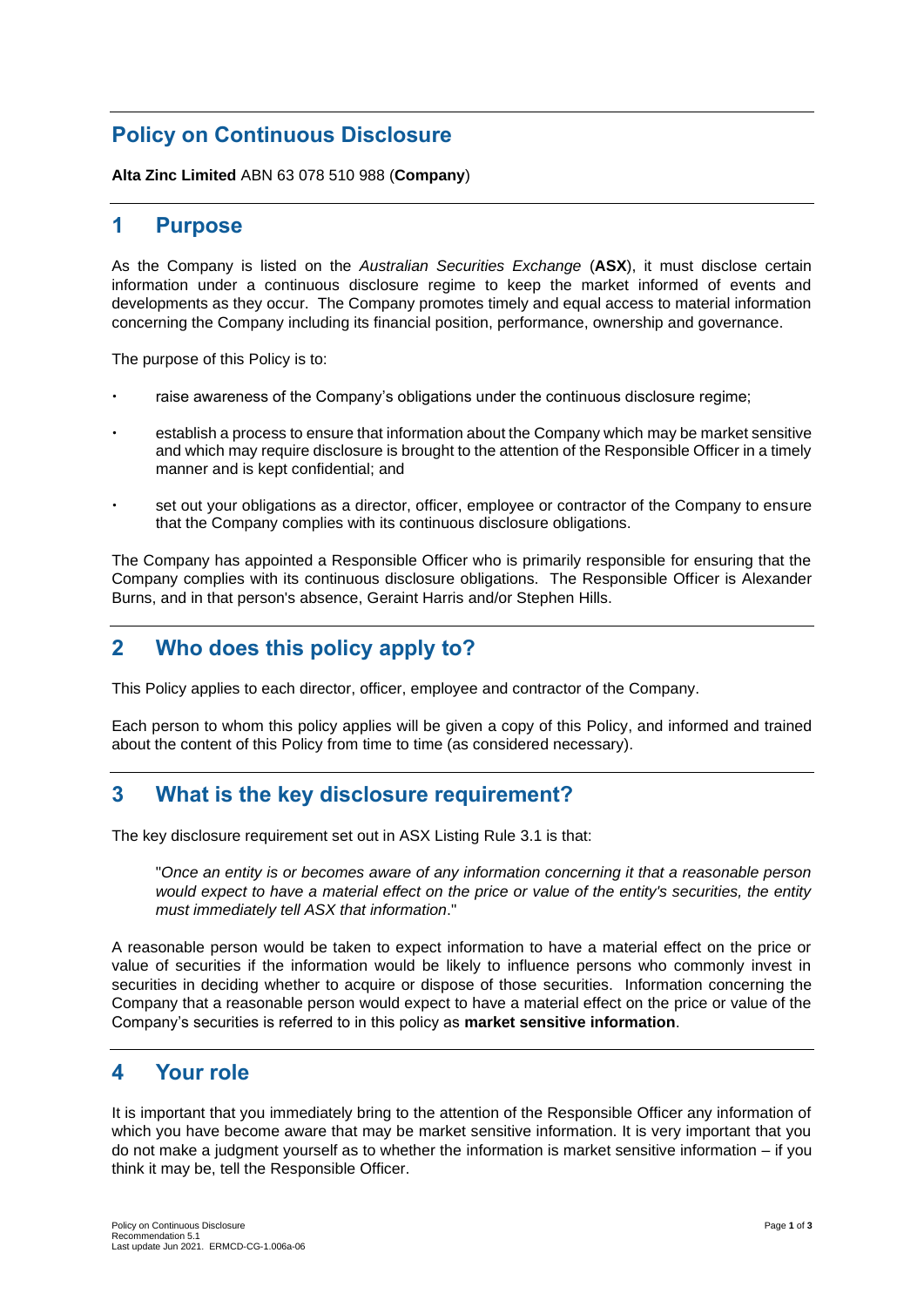The Responsible Officer (or in some cases the full Board, or the Chair and Managing Director jointly) is then responsible for determining whether or not that information needs to be disclosed to the market.

#### **5 Examples of information that may be market sensitive**

Examples of the types of information that could be market sensitive information and that you would need to bring to the attention of the Responsible Officer include (but is not limited to) the following:

- (a) the financial performance of the Company;
- (b) entry into or termination of a material contract, such as a major supply contract or a joint venture;
- (c) a transaction that will lead to a significant change in the nature or scale of the Company's activities;
- (d) a material mineral or hydrocarbon discovery;
- (e) a material acquisition or disposal;
- (f) the granting or withdrawal of a material licence;
- (g) becoming a plaintiff or defendant in a material law suit;
- (h) a material claim against the Company or other unexpected liability, for example the threat of material litigation against the Company, or tax or environmental enquiries, investigations or disputes;
- (i) the appointment of a liquidator, administrator or receiver;
- (j) the commission of an event of default under, or other event entitling a financier to terminate, a material financing facility;
- (k) under subscriptions or over subscriptions to an issue of securities;
- (l) giving or receiving a notice of intention to make a takeover;
- (m) a change in dividend policy;
- (n) any rating applied by a rating agency to the Company or its securities and any change to such a rating;
- (o) any actual or proposed change to the Company's capital structure for example, a share issue;
- (p) commencement of drilling and preparation of resource statements;
- (q) the retirement or resignation of key personnel; and
- (r) liquidity and cash flow information.

This list is not exhaustive and there are many other examples of information that could potentially be market sensitive information. For these purposes, "information" extends beyond matters of fact and includes matters of opinion and intention. It is not limited to information that is generated by, or sourced from within, the Company. Nor is it limited to information that is financial in character or that is measurable in financial terms.